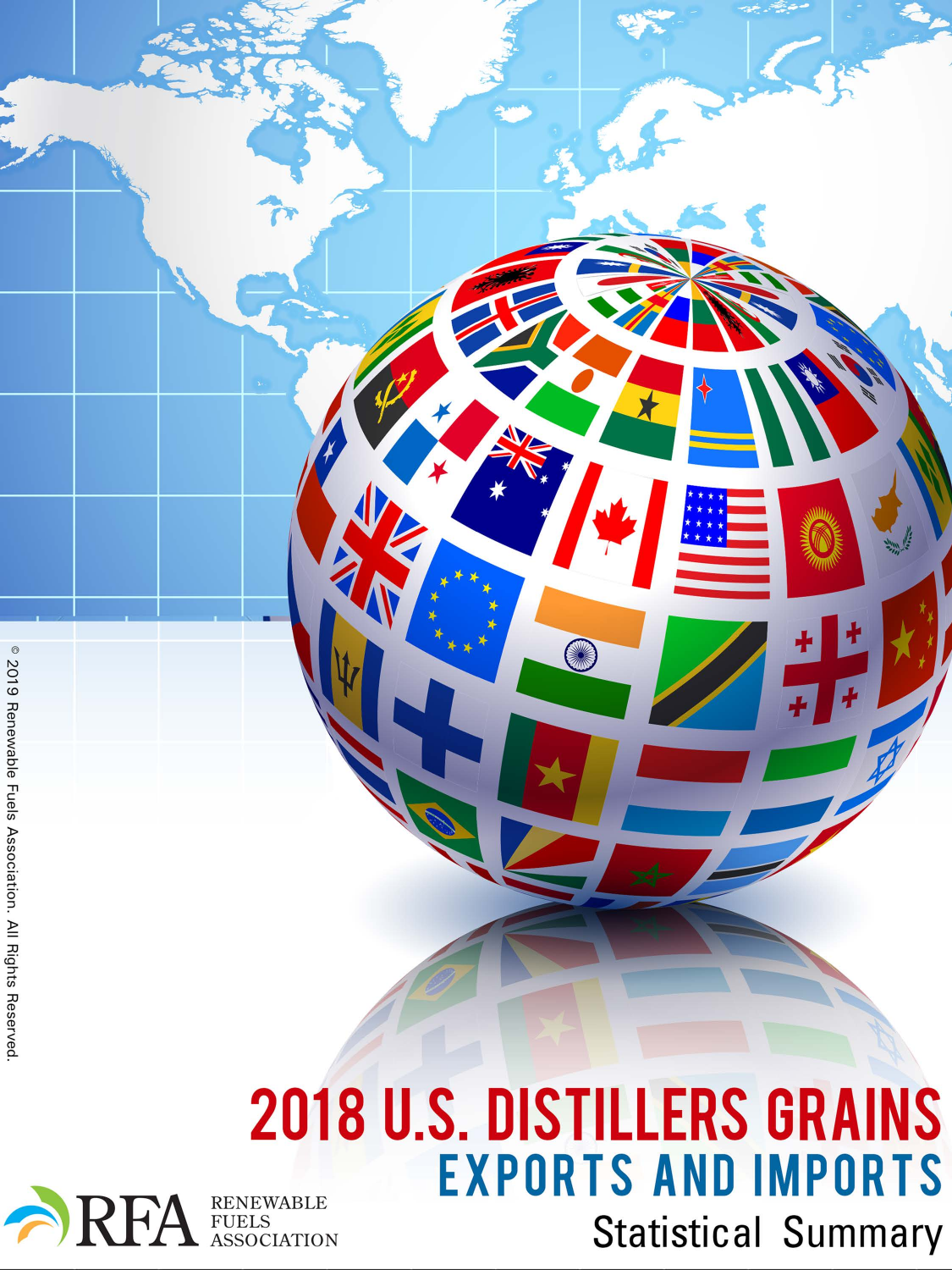# **2018 U.S. DISTILLERS GRAINS EXPORTS**



### **Annual U.S. Distillers Grains Exports**

U.S. exports of distillers grains (DG)—a co-product of dry-mill ethanol production—were the **second-highest on record** in 2018, totaling **11.88 million metric tons** (MMT). Shipments rebounded 7**%** from 2017. Exports were shipped to **50 countries** on **six continents** last year, demonstrating the global reach of U.S.-produced DG.

Monthly exports exceeded 1 MMT from June through November. They peaked at **1.16 MMT** in August, which was the highest level since August 2016, the month before China imposed anti-dumping and countervailing duties on U.S. DG.



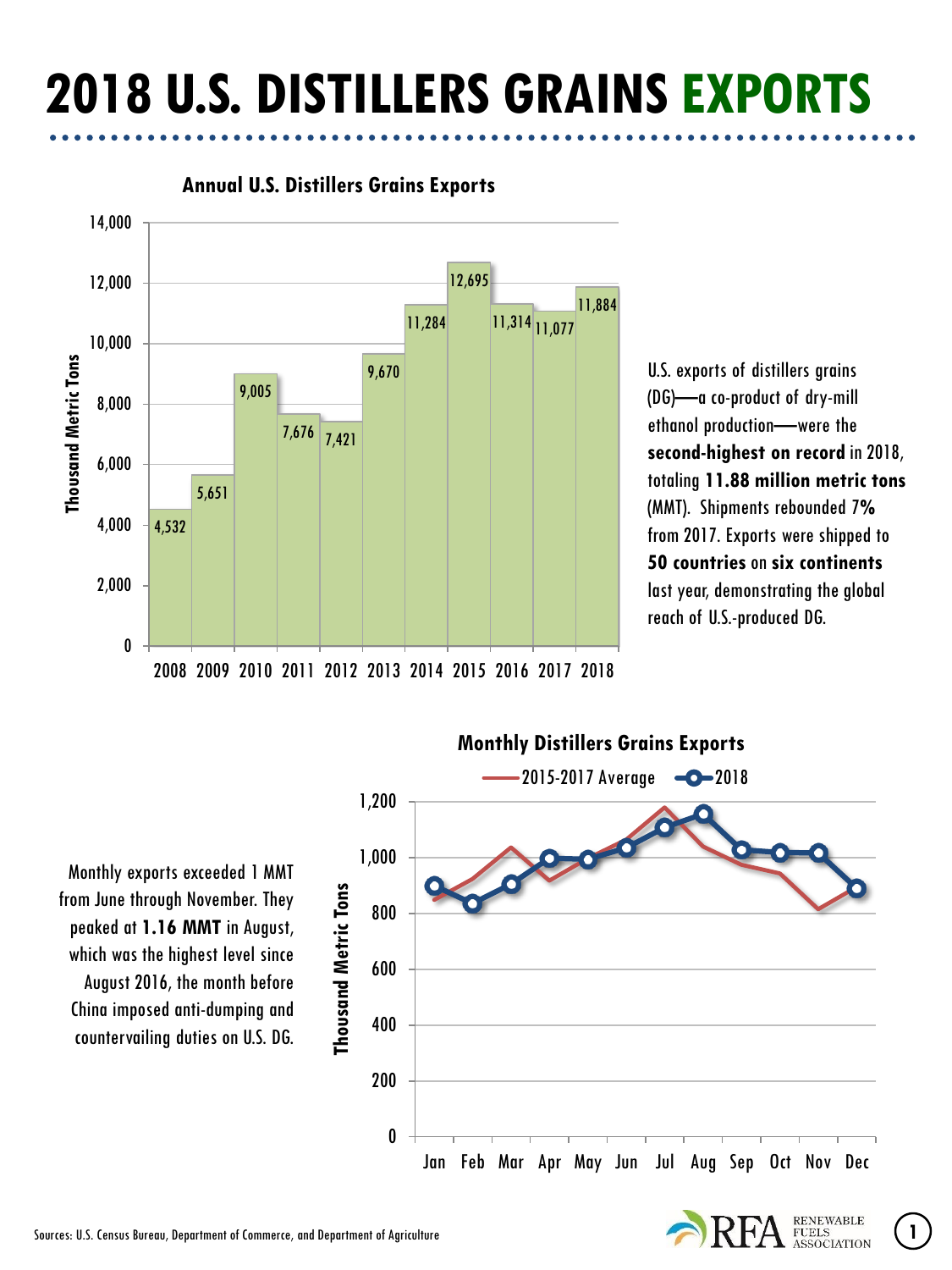# **2018 U.S. DISTILLERS GRAINS EXPORTS**



### **Export Share of U.S. Distillers Grains Production**

An estimated **31%** of U.S. DG production was exported in 2018, meaning nearly one out of every three tons produced was shipped to foreign markets. That represented a rebound from the previous two years.

### **Top Ports of Exit for 2018 U.S. Distillers Grains Exports**



U.S. DG exports left the country through more than **20 ports of exit** in 2018, with the top 10 ports by volume shown on the map. **New Orleans** again handled the most tonnage of outbound DG, followed by **Los Angeles** and **Laredo**.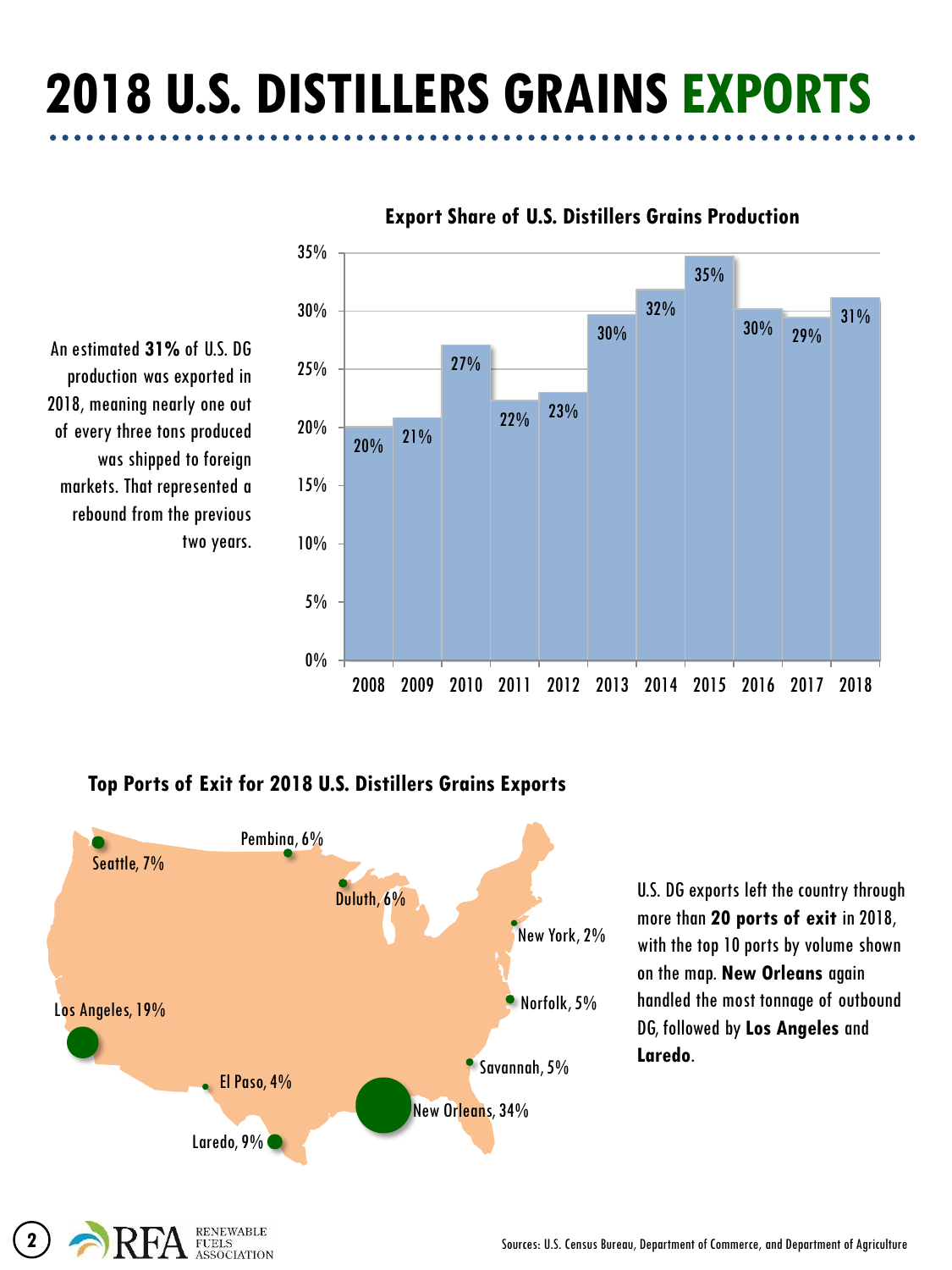## **U.S. DISTILLERS GRAINS EXPORTS: TOP MARKETS**

### **Top Markets for U.S. Distillers Grains Exports in 2018**



| <b>Country</b>        | <b>2018 Total</b>  | 2017 Total | <b>Change</b>           |
|-----------------------|--------------------|------------|-------------------------|
|                       | <b>Metric Tons</b> |            | $\frac{\theta}{\theta}$ |
| <b>Mexico</b>         | 2,012,467          | 2,184,385  | $-8%$                   |
| Vietnam               | 1,250,749          | 308,278    | $+306%$                 |
| Korea, South          | 1,148,768          | 962,652    | $+19%$                  |
| <b>Thailand</b>       | 1,039,360          | 738,413    | $+41%$                  |
| <b>Turkey</b>         | 887,129            | 1,417,099  | $-37%$                  |
| Indonesia             | 853,504            | 728,750    | $+17%$                  |
| Canada                | 664,324            | 707,213    | $-6%$                   |
| Japan                 | 466,815            | 473,528    | $-1\%$                  |
| <b>Ireland</b>        | 396,265            | 347,360    | $+14%$                  |
| <b>United Kingdom</b> | 323,780            | 213,394    | $+52%$                  |

**Mexico** remained the **top destination** for U.S. DG exports in 2018, **taking 17%** of the total. Shipments to **Vietnam** rebounded strongly, making it the **second-largest destination,** with an **11% share**. **South Korea (10%), Thailand (9%) and Turkey (7%)** continued as top-five markets. Exports to **China fell further** after plunging 84% in 2017 due to the imposition of duties; it ranked 17<sup>th</sup> in 2018, accounting for only 2% of U.S. exports.

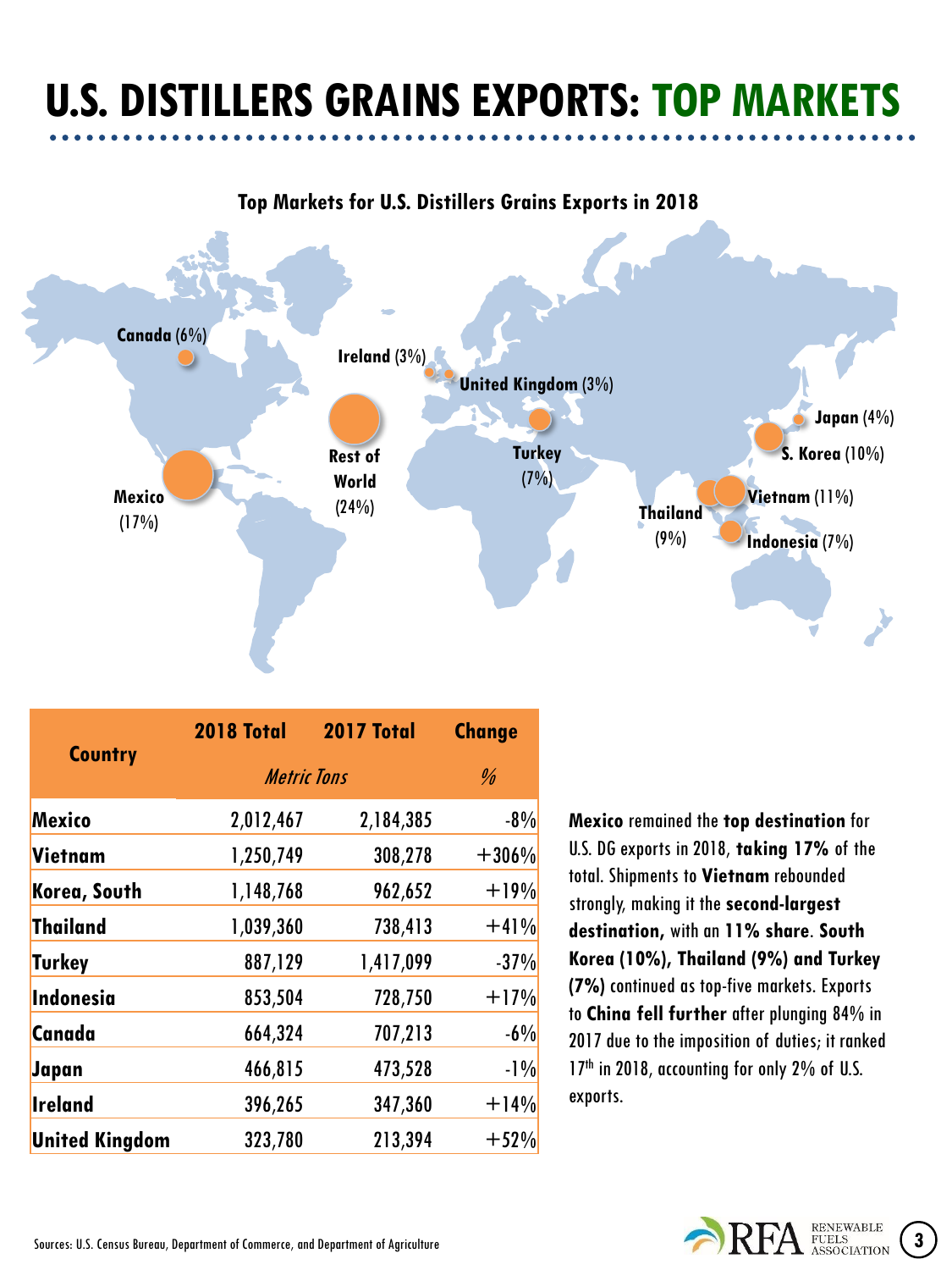## **U.S. DISTILLERS GRAINS EXPORTS: MARKET SHIFTS**



### **U.S. Distillers Grains Exports by Region**





After serving as the top destination for U.S. DG exports five years in a row, **China** fell to eighth place in 2017 and 17th in 2018. Just **2%** of U.S. DG exports went to China in 2018, after the country accounted for **51%** of the record exports experienced in 2015. The collapse in exports to China resulted from the country's imposition of **punitive tariffs** on U.S. DG.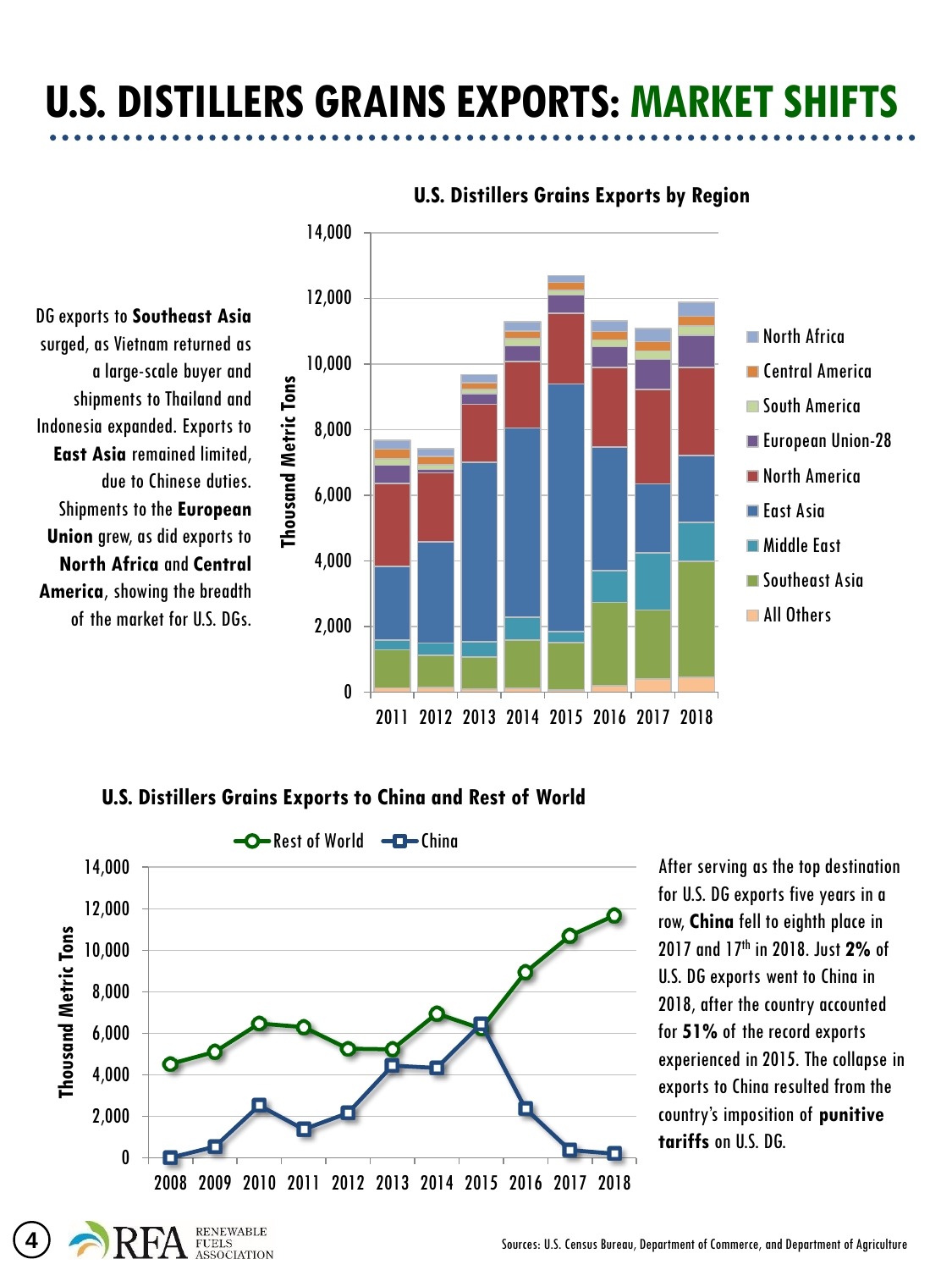## **U.S. DISTILLERS GRAINS EXPORTS: VALUE**



**Total Value of U.S. Distillers Grains Exports**

U.S. DG exports had an aggregate value of **\$2.47 billion** in 2018, **up 33%** from 2017 based on larger shipments and higher unit prices.



### **U.S. Distillers Grains Export Price per Metric Ton**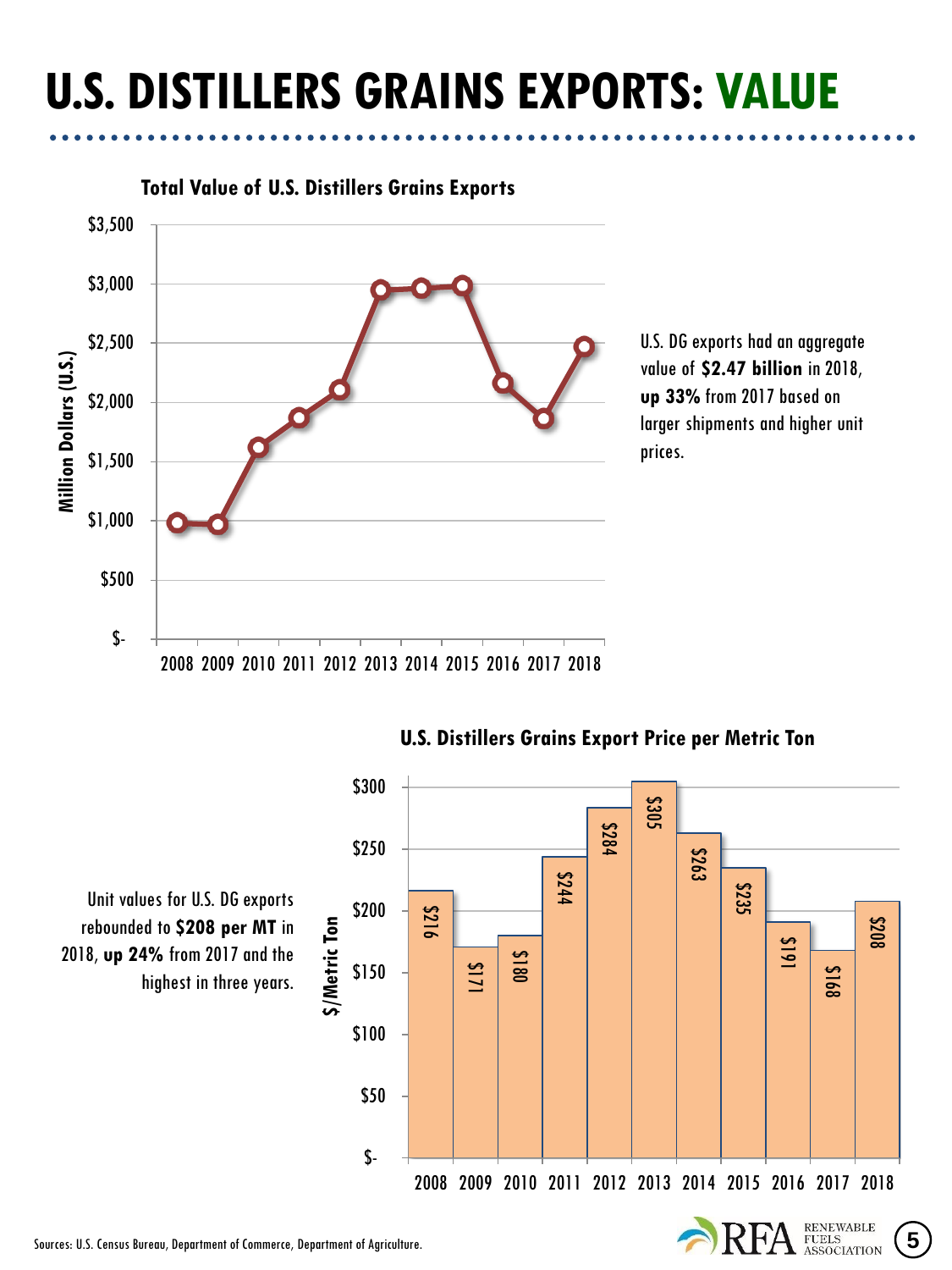# **2018 U.S. DISTILLERS GRAINS IMPORTS**



#### **Annual U.S. Distillers Grains Imports**

The United States imported **317,000 MT** of DG in 2018, **up 9%** from 2017 but still considerably less than levels experienced over most of the last decade. U.S. DG imports were equivalent to just **3%** of DG exports and **1%** of domestic DG consumption.





**2018 Top Suppliers of U.S. DG Imports** 

**Canada** was again the top supplier of U.S. DG imports in 2018, shipping **286,000 MT** to the United States. **Brazil** and **China** were the only other two significant DG exporters to the U.S. market in 2018.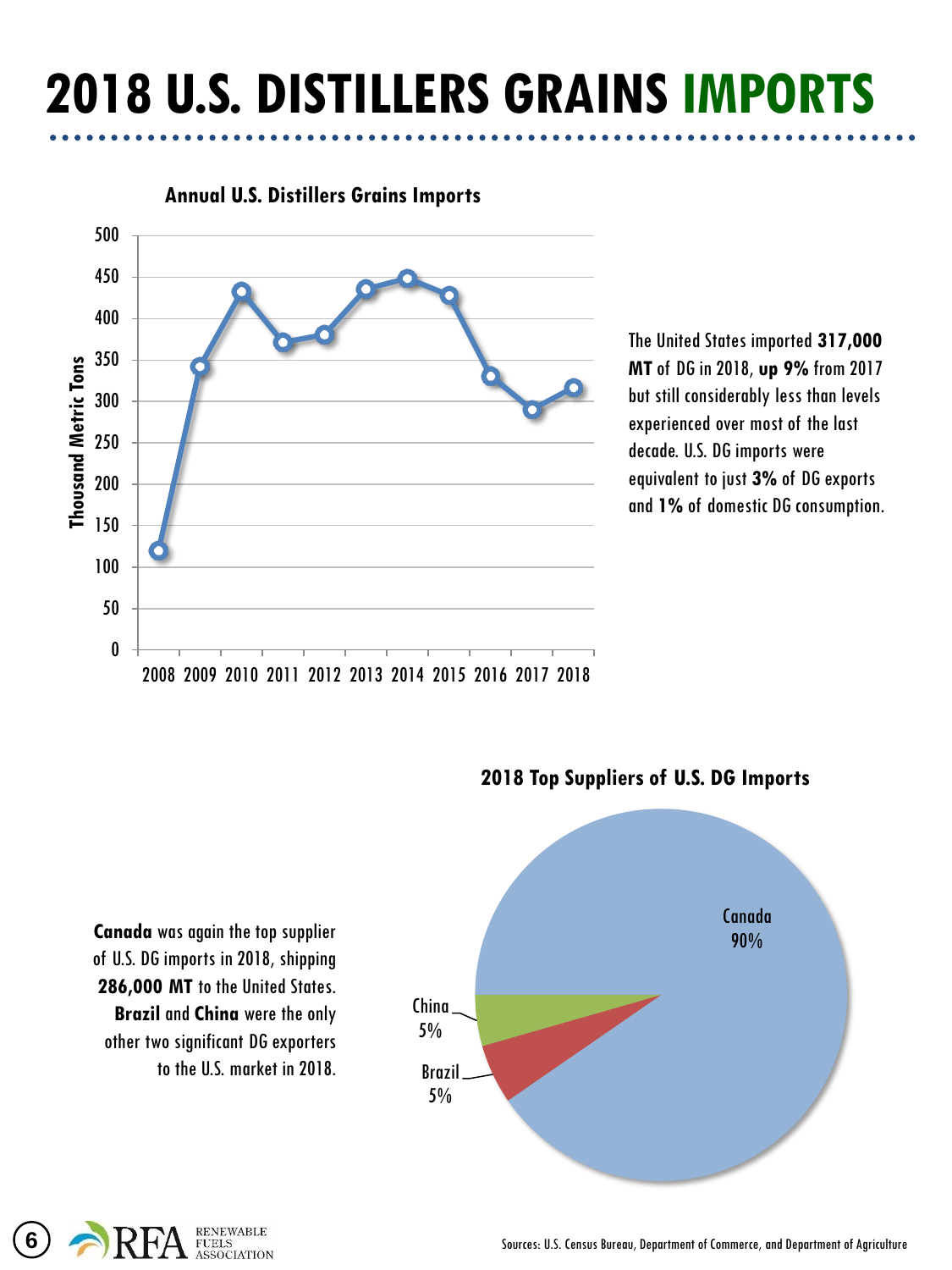# **2018 EXPORTS OF OTHER CO-PRODUCTS**



U.S. exports of corn gluten meal—a feed co-product made by ethanol wet mills totaled **821,000 MT** in 2018. **Indonesia**, **Chile**, and **Egypt** were top destinations.

U.S. exports of corn gluten feed (CGF)—a feed co-product from ethanol wet mills—were **1.17 MMT**  in 2018, down slightly from 2017. **Ireland**, **Israel** and the **United Kingdom** accounted for **76%** of total U.S. CGF exports.



### **Annual U.S. Corn Gluten Feed Exports**

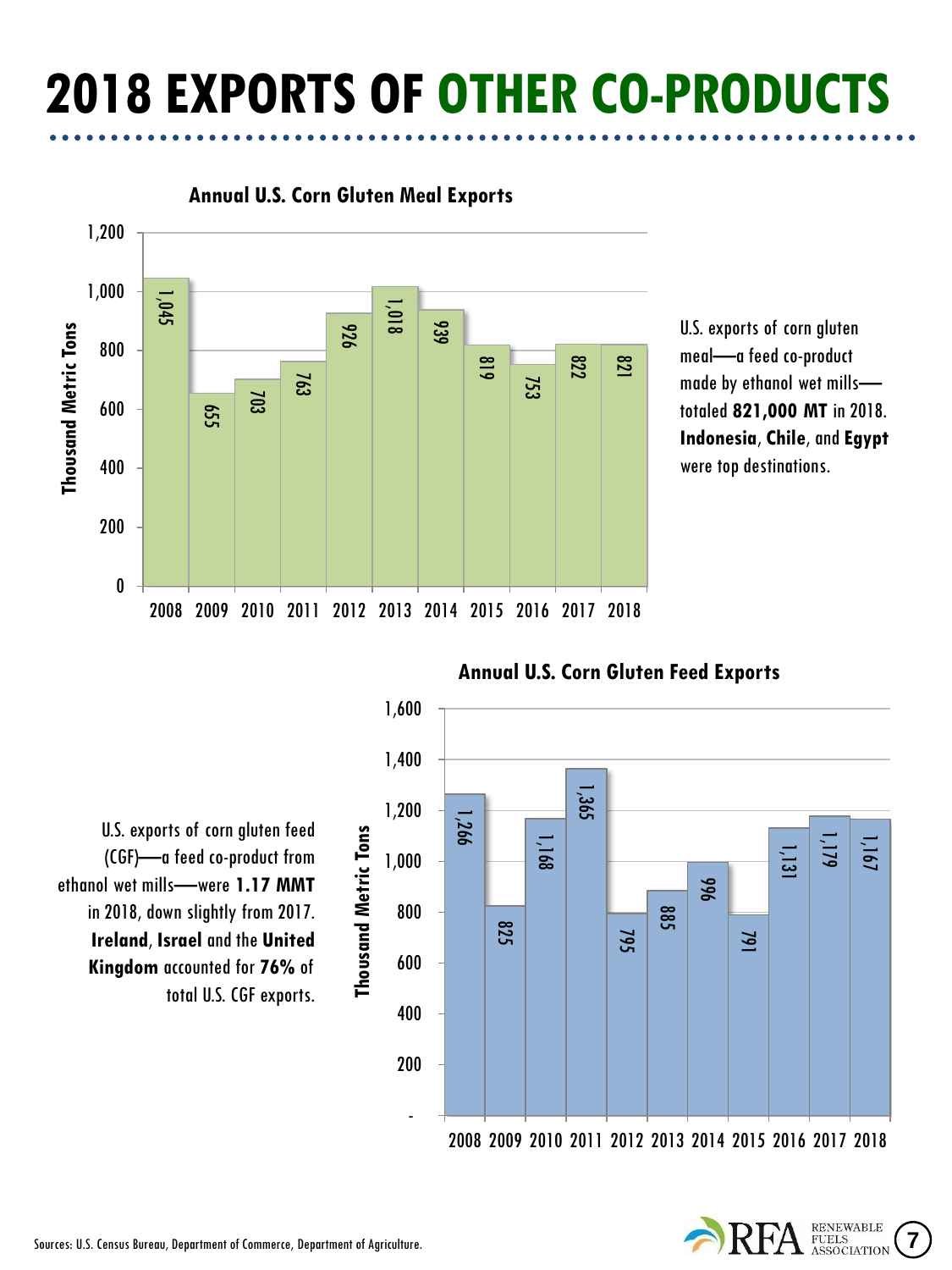## **ABOUT THE DATA IN THIS REPORT**

#### **U.S. Co-product Export and Import Data**

- The export and import data in this report include products classified under the following Harmonized Tariff Schedule (HTS) codes:
	- **2303300000**: Brewing or distilling dregs and waste (Distillers Grains)
	- **2303100010**: Residues of starch manufacture and similar residues: Corn gluten feed
	- **2303100020**: Residues of starch manufacture and similar residues: Corn gluten meal

#### **Sources**

• All data in this report come from the U.S. Census Bureau, U.S. Department of Commerce, U.S. Department of Agriculture, and U.S. International Trade Commission.

The Renewable Fuels Association publishes **monthly** summaries of export and import data for ethanol and distillers dried grains in its [Trade Monitor.](https://ethanolrfa.org/trade-monitor/)

This report was prepared by Scott Richman, who may be contacted at [srichman@ethanolrfa.org](mailto:gcooper@ethanolrfa.org) or 636.594.2287.